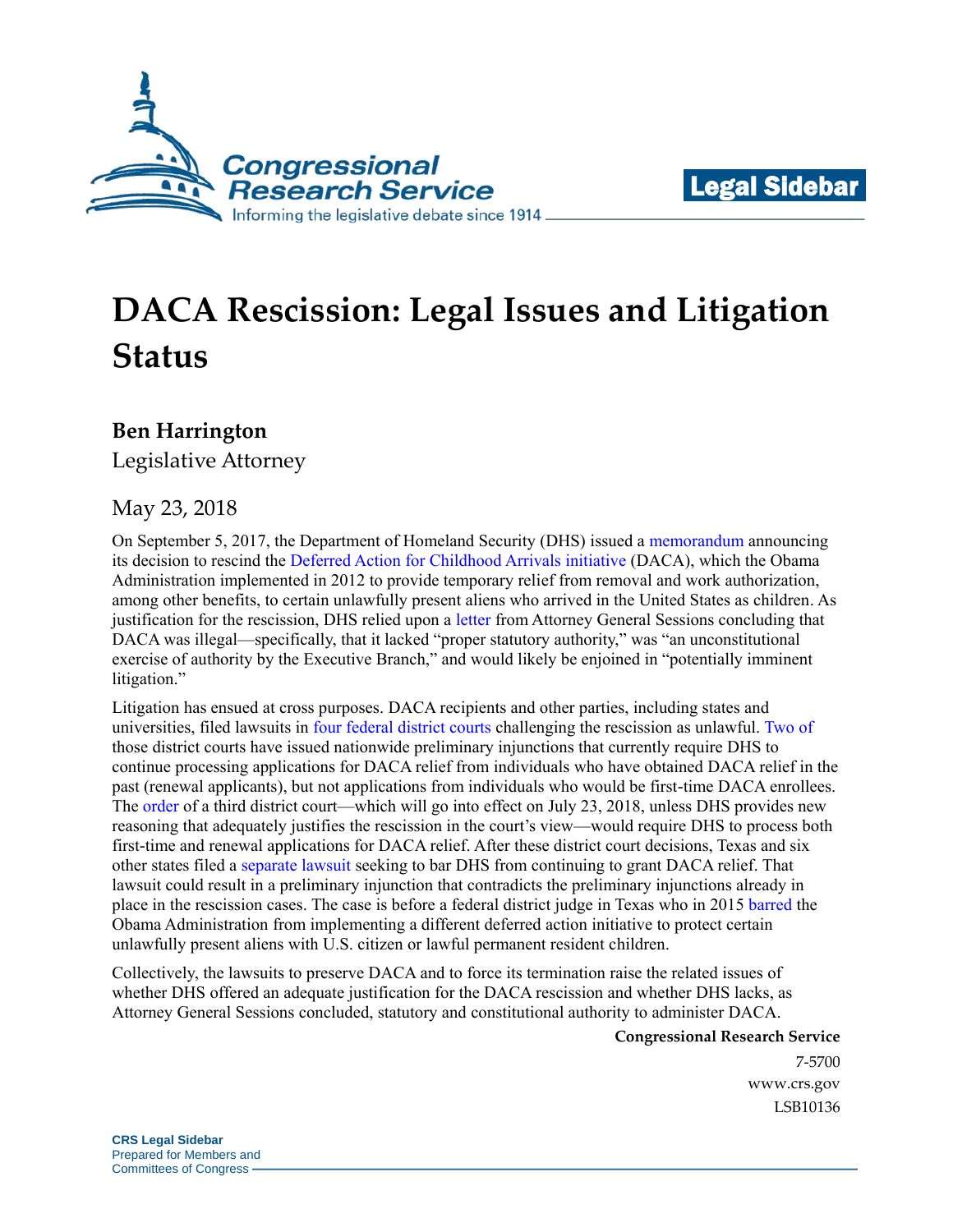Enactment of statutory protections for certain childhood arrivals would likely moot the lawsuits in substantial part or entirely, but a [range of legislative proposals](https://fas.org/sgp/crs/homesec/R45139.pdf) to this effect—including those considered during [open debate](https://www.newyorker.com/news/news-desk/the-senate-fails-to-act-on-daca-and-the-immigration-debate-moves-to-the-right) on the Senate floor in February 2018 in the wake of a government shutdown over the childhood arrivals issue—have not resulted in new law. Some Members have continued to pursue similar [legislative efforts,](https://www.washingtonpost.com/news/monkey-cage/wp/2018/05/10/some-moderate-republicans-are-trying-to-force-a-house-vote-on-daca-heres-what-that-means/?utm_term=.44e6fa06b0b3) however.

### **Litigation Overview: Tables of Ongoing Cases**

| Federal<br><b>District Court</b>                     | Case                                                                           | <b>Relief Granted</b>                                                                                                                                                                                                                                                                                                                                                                                                                                    | <b>Status</b>                                                                                                                                                                                                                  |
|------------------------------------------------------|--------------------------------------------------------------------------------|----------------------------------------------------------------------------------------------------------------------------------------------------------------------------------------------------------------------------------------------------------------------------------------------------------------------------------------------------------------------------------------------------------------------------------------------------------|--------------------------------------------------------------------------------------------------------------------------------------------------------------------------------------------------------------------------------|
| Northern<br>District of<br>California<br>(N.D. Cal.) | Regents of the<br>University of<br>California v.<br>DHS, No. C<br>17-05211 WHA | Jan. 9, 2018: Nationwide preliminary<br>injunction requiring DHS to continue<br>processing DACA renewal<br>applications.                                                                                                                                                                                                                                                                                                                                 | DHS appeal pending before<br>the Ninth Circuit, which<br>held oral argument on May<br>15, 2018. Previously, the<br>Supreme Court denied a<br>DHS petition for direct<br>Supreme Court review of<br>the preliminary injunction. |
| <b>Eastern District</b><br>of New York<br>(E.D.N.Y.) | Batalla Vidal v.<br>Nielsen, 16-<br>CV-4756<br>(NGG) (JO)                      | Feb. 13, 2018: Nationwide preliminary<br>injunction requiring DHS to continue<br>processing DACA renewal<br>applications.                                                                                                                                                                                                                                                                                                                                | DHS appeal pending before<br>the Second Circuit. A<br>proposed calendaring order<br>would set oral argument for<br>the end of June 2018.                                                                                       |
| District of<br>Maryland (D.<br>Md.)                  | Casa de<br>Maryland v.<br>DHS, RWT-17-<br>2942                                 | March 5, 2018: The court ruled<br>primarily in DHS's favor, denying<br>plaintiffs' request for a preliminary<br>injunction against the DACA phase-out<br>but granting them an injunction that<br>bars DHS from using DACA<br>application information for<br>enforcement purposes.                                                                                                                                                                        | Recently filed cross-appeals<br>pending before the Fourth<br>Circuit.                                                                                                                                                          |
| District of<br>Columbia<br>(D.D.C.)                  | NAACP <sub>v</sub> .<br>Trump, 17-<br>1907 (JDB)                               | April 24, 2018: The court granted<br>summary judgment substantially in<br>plaintiffs' favor, vacating the DACA<br>rescission memo and remanding it to<br>DHS. The vacatur order is stayed for<br>90 days (i.e., until July 23, 2018) to<br>give DHS "an opportunity to better<br>explain its rescission decision." If the<br>order goes into effect on that date, it<br>will require DHS to process initial and<br>renewal applications for DACA relief. | Case docket reflects no<br>activity since the April 24,<br>2018 decision.                                                                                                                                                      |

#### **Cases Challenging DACA Rescission**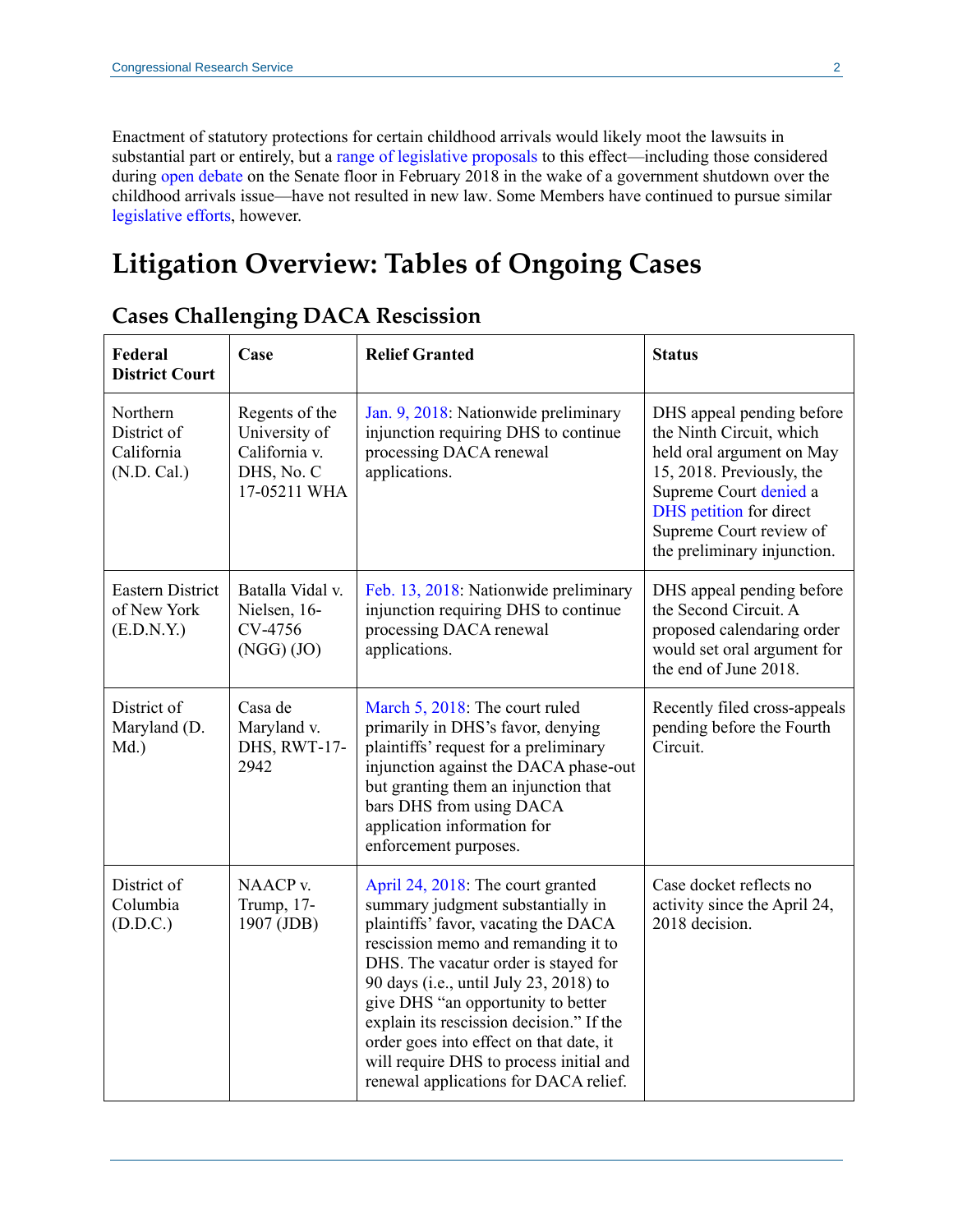| <b>Case Challenging DACA Implementation</b> |  |
|---------------------------------------------|--|
|---------------------------------------------|--|

| Texas v. United States,<br>$1:18$ -cv-00068 | Southern District of<br>Texas (S.D. Tex.) | No ruling issued yet on<br>relief. | Plaintiffs' motion for a<br>preliminary injunction<br>barring new grants of<br>DACA relief pending<br>before the district court,<br>which has ordered the<br>parties to propose a briefing<br>schedule by May 25, 2018. |
|---------------------------------------------|-------------------------------------------|------------------------------------|-------------------------------------------------------------------------------------------------------------------------------------------------------------------------------------------------------------------------|
|---------------------------------------------|-------------------------------------------|------------------------------------|-------------------------------------------------------------------------------------------------------------------------------------------------------------------------------------------------------------------------|

## **DHS's Justification for the DACA Rescission**

The DHS rescission memo relied on two sources to support the conclusion that DACA "should be terminated" due to concerns about its legality: the Attorney General letter described above, and *[Texas v.](http://www.ca5.uscourts.gov/opinions%5Cpub%5C15/15-40238-CV0.pdf)  [United States](http://www.ca5.uscourts.gov/opinions%5Cpub%5C15/15-40238-CV0.pdf)*, a 2015 decision by the U.S. Court of Appeals for the Fifth Circuit (Fifth Circuit). *Texas*  held that an Obama Administration initiative with two parts—(1) a planned expansion of DACA, which would have covered more childhood arrivals and extended the term of relief from two years to three, and (2) a planned implementation of the Deferred Action for Parents of Americans and Lawful Permanent Residents initiative (DAPA)—likely violated the [Administrative Procedure Act.](https://www.law.cornell.edu/uscode/text/5/part-I/chapter-5) An equally divided Supreme Court [affirmed](https://www.supremecourt.gov/opinions/15pdf/15-674_jhlo.pdf) *Texas* without opinion in 2016. DAPA would have offered relief to certain unlawfully present aliens with children who are U.S. citizens or lawful permanent residents. DAPA had potential to protect many more aliens than DACA. Whereas DACA has provided relief at some point to approximately 800,000 childhood arrivals out of a potentially eligible population of 1.3 million, DHS estimated in 2014 that DAPA could have offered relief to [as many as four million](https://www.justice.gov/file/179206/download#page=30) unlawfully present parents. Although *Texas* did not concern DACA itself (only a planned expansion of it that never went into effect), the DHS memo suggested that aspects of the case cast doubt on DACA's legality.

## **Primary Legal Issues in Cases Challenging the DACA Rescission**

The salient issue in the four rescission lawsuits is whether the DACA rescission is substantively valid under  $\S$  [706\(2\)\(A\)](https://www.law.cornell.edu/uscode/text/5/706) of the APA, which directs courts to "hold unlawful and set aside agency action, findings, and conclusions found to be . . . arbitrary, capricious, an abuse of discretion, or otherwise not in accordance with law." This standard requires DHS to provide a "satisfactory explanation" showing that ["good reasons"](https://www.law.cornell.edu/supct/pdf/07-582P.ZO) support its decisions, including decisions to change existing policies. Two district courts—the U.S. District Court for the Eastern District of New York (E.D.N.Y.) and the U.S. District Court for the Northern District of California (N.D. Cal.)— held that the DHS rescission memo fails this test because the courts rejected the Attorney General's conclusions about DACA's illegality. DACA is a lawful exercise of executive branch statutory and constitutional authority, these courts concluded, and DHS's reliance upon the Attorney General's advice to the contrary to justify the rescission was therefore legally erroneous and inadequate under the "arbitrary and capricious" standard. A third district court, the U.S. District Court for the District of Columbia (D.D.C.), held the DACA rescission arbitrary and capricious under a different rationale. Instead of rejecting DHS's underlying legal conclusion about DACA's illegality, the D.D.C. rejected the supporting reasoning that DHS and the Attorney General offered for that conclusion as "scant," "barebones," and therefore unsatisfactory under § 706(2)(A). All three courts also rejected DHS's contention that "litigation risk" associated with DACA constituted an independent and satisfactory justification for the rescission. In contrast, the U.S. District Court for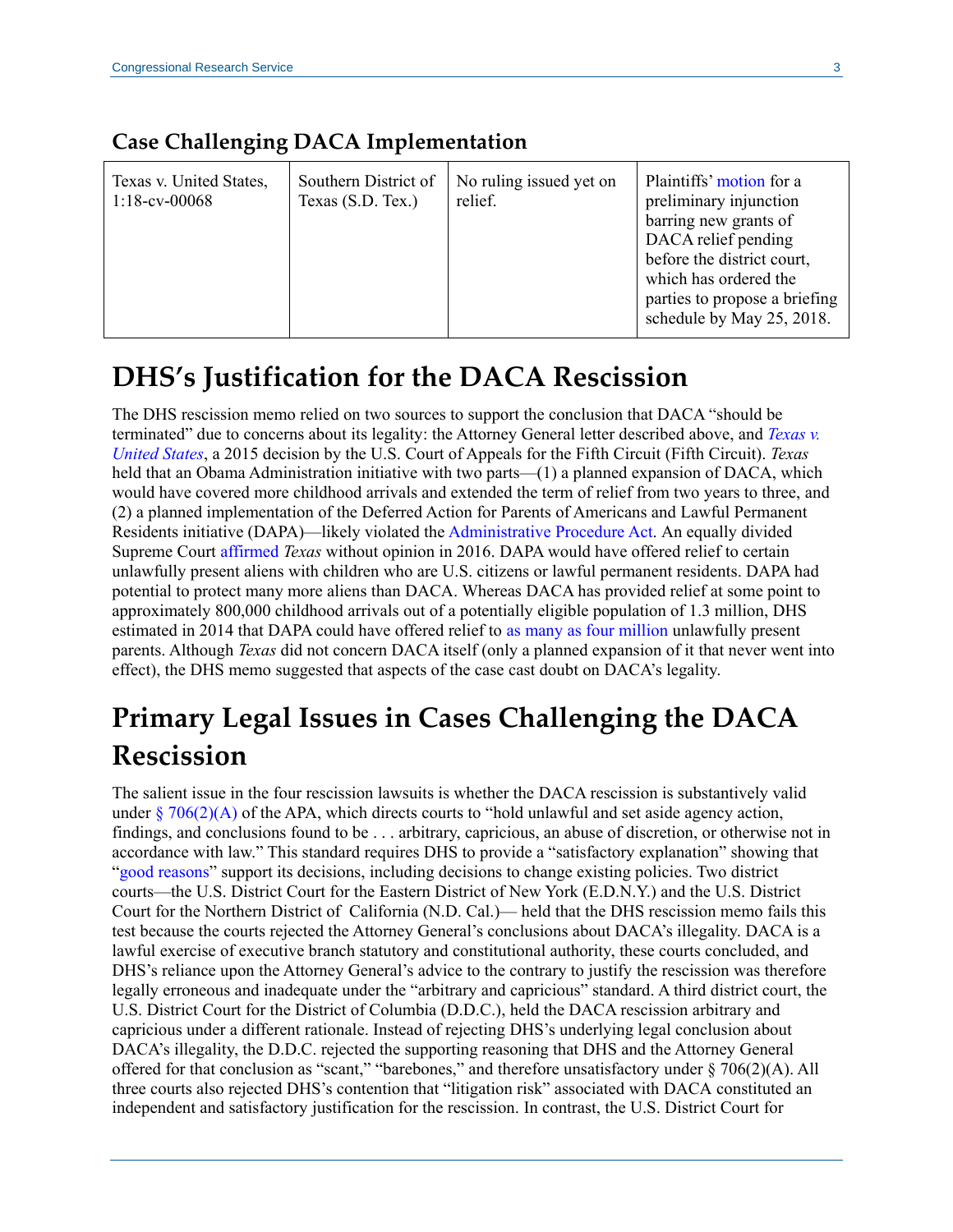Maryland (D. Md.) determined that DHS had a "reasonable basis" to conclude that DACA is illegal, given the outcome of the DAPA litigation and the advice from the Attorney General, and that the rescission memo therefore satisfies  $\S$  706(2)(A).

For the two district courts that issued preliminary injunctions, then, the issue of the substantive validity of the DACA rescission under § 706(2)(A) of the APA boiled down to whether DACA was legal in the first place. Did the Executive contravene the immigration restrictions in the Immigration and Nationality Act (INA), or the Executive's constitutional duty under the [Take Care Clause](https://fas.org/sgp/crs/misc/R43708.pdf) to pursue faithful execution of those restrictions, by implementing a program with potential to provide temporary relief from removal and other benefits to [more than one million aliens](https://www.migrationpolicy.org/programs/data-hub/deferred-action-childhood-arrivals-daca-profiles) whose presence violates the INA? Or does DACA fall within the scope of the [enforcement discretion](https://fas.org/sgp/crs/homesec/R45158.pdf) that DHS, like all federal enforcement agencies, enjoys to allocate its prosecutorial resources in the manner that the agency determines best serves the national interest, particularly in light of the fact that the number of unlawfully present aliens in the United States far exceeds DHS's capacity to remove them? These questions do not yet have authoritative answers. A [2014 opinion](https://www.justice.gov/file/179206/download) by the Office of Legal Counsel at the Department of Justice—heavily relied upon in the E.D.N.Y. and N.D. Cal. decisions—concluded that DAPA was legal even though it might have offered protections to roughly four times as many unlawfully present aliens as DACA and even though DAPA arguably trenched more directly upon the statutory scheme (given that the INA contains a mechanism for parents of U.S. citizens and lawful permanent residents to acquire lawful immigration status). The Fifth Circuit concluded to the contrary in *Texas.* The Supreme Court has endorsed immigration authorities' practice of granting deferred action to unlawfully present aliens in individual cases ["for humanitarian](https://www.law.cornell.edu/supct/pdf/97-1252P.ZO)  [reasons or simply for \[the authorities'\] own convenience,](https://www.law.cornell.edu/supct/pdf/97-1252P.ZO)" but other than its split affirmance without opinion in *Texas*, the Supreme Court has not addressed the scope of DHS's authority to grant deferred action on a programmatic basis.

The disagreement among district courts in the DACA rescission cases also stems in part from a difference in opinion about the appropriate standard of review of an agency action that is premised upon a legal justification. Whereas the E.D.N.Y. and N.D. Cal. reviewed DHS's legal conclusion about DACA's illegality de novo—that is, without according it deference—the D. Md. asked only whether DHS had a "reasonable basis" for the legal conclusion. (The D.D.C. rejected the sufficiency of DHS's supporting reasoning and did not reach an assessment of the adequacy of the legal conclusion itself.) All three courts would appear to agree that, had DHS justified the rescission on policy instead of legal grounds, then a narrow [standard of review](https://fas.org/sgp/crs/misc/R44699.pdf) would apply that would not allow the courts ["to substitute \[their\] judgment for](https://supreme.justia.com/cases/federal/us/463/29/case.html)  [that of \[DHS\].](https://supreme.justia.com/cases/federal/us/463/29/case.html)" For example, if DHS had reasoned that DACA did not comport with the agency's policy of applying ["the immigration laws . . . against all removable aliens"](https://www.dhs.gov/sites/default/files/publications/17_0220_S1_Enforcement-of-the-Immigration-Laws-to-Serve-the-National-Interest.pdf) or that DACA undermined the deterrent effect of the INA's removal provisions, then the narrow standard of review would likely govern. But DHS proffered a primarily legal justification (concerns about DACA's illegality) for the rescission, not a classic policy justification. The E.D.N.Y. and N.D. Cal. relied on [two](https://www.law.cornell.edu/supct/pdf/05-1120P.ZO#page=24) Supreme Court [precedents](https://supreme.justia.com/cases/federal/us/318/80/case.html) for the proposition that such a legal justification should trigger judicial review of the ultimate correctness of the agency's legal conclusion and not merely of whether the conclusion has a reasonable basis in law. Whether the appellate courts and, perhaps ultimately, the Supreme Court agree with this interpretation of those precedents could bear heavily on the outcome of the DACA rescission litigation.

The rescission cases present a number of other legal issues. DHS argues that [two](https://www.law.cornell.edu/uscode/text/8/1252) [statutes](https://www.law.cornell.edu/uscode/text/5/701) bar judicial review of the rescission, including one [statute](https://www.law.cornell.edu/uscode/text/5/701) that precludes review of "agency action [that] is committed to agency discretion by law," but all four district courts disagreed. The D.D.C., which devoted considerable analysis to the reviewability issue, reasoned that an agency cannot avoid judicial review of an enforcement policy that the agency portrays to the public as legally required; the agency "may escape political accountability or judicial review, but not both." The Ninth Circuit signaled interest in this issue by [ordering supplemental briefing](http://cdn.ca9.uscourts.gov/datastore/general/2018/05/14/18-15068%20supplemental%20order%205-1.pdf) on it. Other legal issues include whether the rescission is procedurally invalid under the APA because DHS did not subject it to notice and comment procedures, and whether the rescission violates DACA recipients' constitutional rights to equal protection and procedural due process.